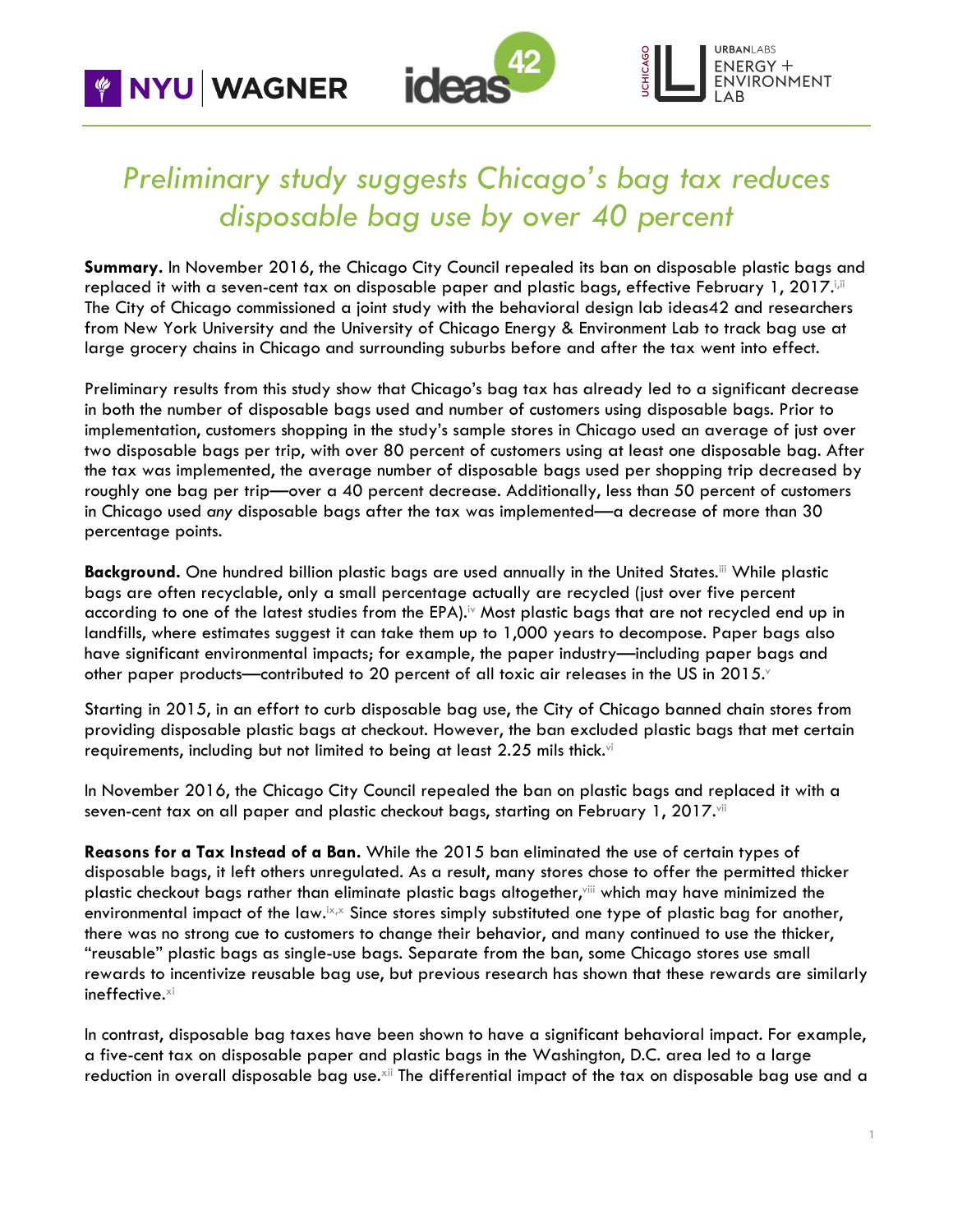reward for reuseable bag use is consistent with the concept of loss aversion, i.e., individuals experience losses more strongly than they do gains of the same amount. Xiii

Additionally, although Chicago's seven-cent tax is a small fee, it was designed to be more salient than the ban. While customers may not notice that their grocery store has switched to providing thicker plastic bags as a result of the ban, research suggests that customers are likely to notice when an item that they previously received for free now comes at a price, xiv thus bringing their bag use to the top of their minds.

**Results.** This study compares shopping bag use for 14,168 customers shopping at large grocery store chains in Chicago and surrounding suburbs in the months just before and after the bag tax implementation. The results reported here are based on raw, unadjusted data. The results remain robust after controlling for various demographic and neighborhood factors.<sup>xv</sup>



Prior to the implementation of the tax, customers in Chicago used an average of 2.3 disposable bags per shopping trip. Preliminary analysis suggests that the average number of disposable bags used per shopping trip decreased by 1.3 bags in the first month that the tax was in effect in Chicago, but only 0.3 bags in the stores outside of Chicago that were not subject to the tax. Taken together, this suggests that the tax led to a 42 percent reduction in the average number of disposable bags used per trip.



While the majority of customers in Chicago (82 percent) used at least one disposable bag prior to the implementation of the tax, only 49 percent used a disposable bag in the first month after the tax was in effect—a decrease of 33 percentage points. In contrast, there was no significant change in disposable bag use in stores outside of Chicago.



After the tax was implemented, many customers in Chicago switched from disposable bags to reusable bags. Reusable bag use in Chicago jumped from 13 percent to 33 percent after the tax was implemented an increase of 20 percentage points.

Note: around 3 percent of customers used both a disposable bag and a reusable bag.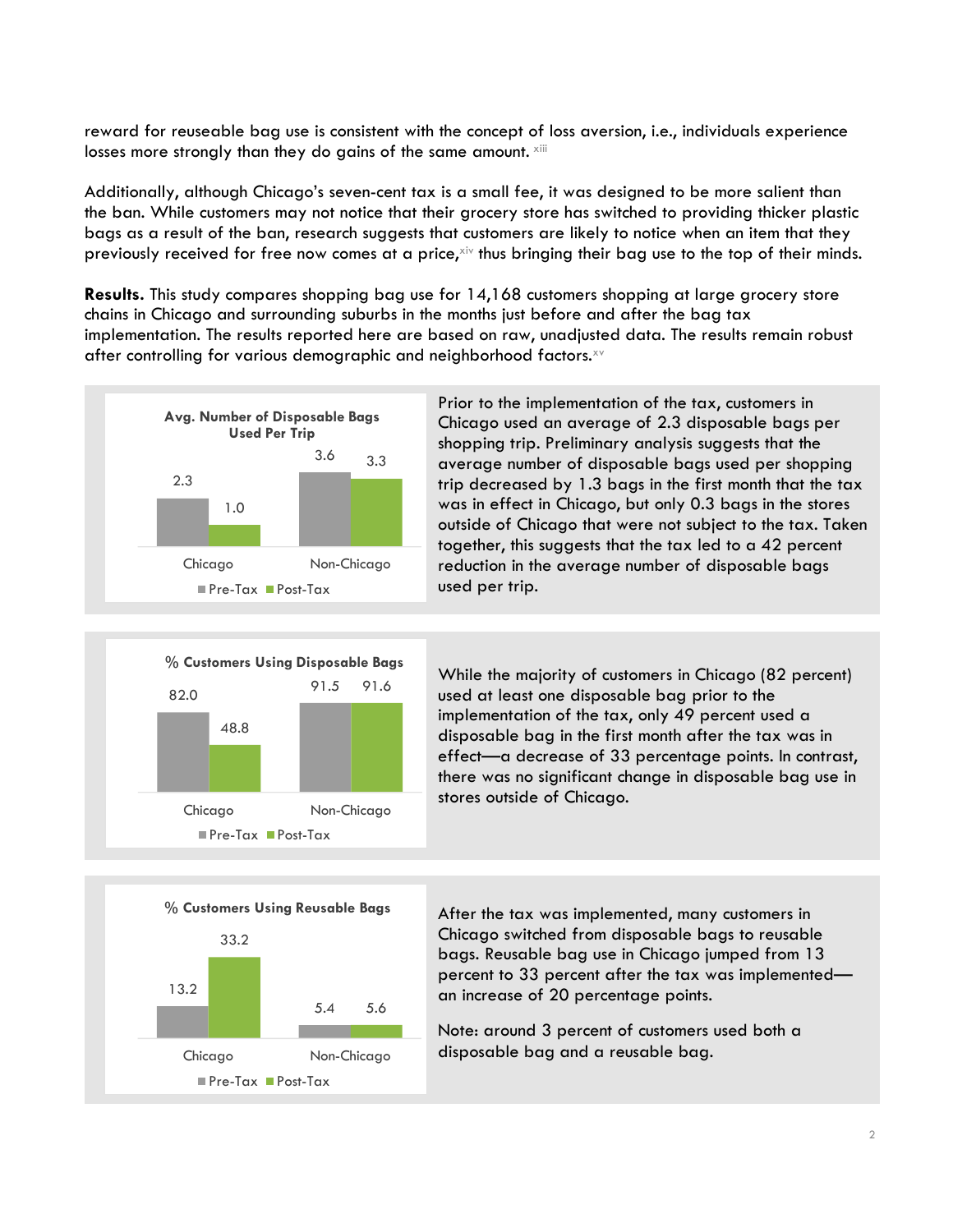

Some customers in Chicago also opted to not use any bags at all. The percent of customers choosing to not use a bag in Chicago stores increased from just under 8 percent to 21.5 percent. The percentage of customers outside of Chicago who did not use bags remained nearly unchanged with under 5 percent of customers using no bag in both time periods.

**Discussion.** This year, Chicago joined Washington, D.C., Los Angeles, San Francisco, and Seattle as one of the largest cities in the U.S. to implement a tax on disposable paper and plastic bags. $x^{1/2}$  While the debate about the effectiveness of disposable bag taxes continues,<sup>xvii</sup> this preliminary evaluation in Chicago contributes to the growing literature of evidence-based research on the effectiveness of disposable bag regulations. In commissioning this study, the City has been proactive in determining the extent and magnitude of the effects of its policies on Chicago customers. Moreover, the study provides information that can assist other municipalities in making decisions about the use of different policy tools aimed at decreasing disposable bag use.

This study suggests that the Chicago bag tax significantly decreased disposable bag use in the first month after implementation. Additional data collection and analysis are planned in 2017 to estimate the longer-term behavioral effects of the tax.

## **Research Team**

**Tatiana Homonoff:** Assistant Professor of Economics at New York University's Robert F. Wagner School of Public Service. Professor Homonoff previously served as a Faculty Fellow at the White House's Social and Behavioral Sciences Team. Contact Tatiana Homonoff at Tatiana.Homonoff@nyu.edu.

**ideas42:** ideas42 is a behavioral science research and design firm. In collaboration with the City of Chicago Mayor's Office, ideas42 uses behavioral science to help inform and improve public policy and programs.

**University of Chicago Energy & Environment Lab**: The Energy & Environment Lab partners with civic and community partners to identify, rigorously evaluate, and help scale energy and environmental programs and policies with the greatest potential to improve human lives. Contact Matt Smith at matthewrsmith@uchicago.edu.

For more information, contact Doug Palmer at dpalmer@ideas42.org.